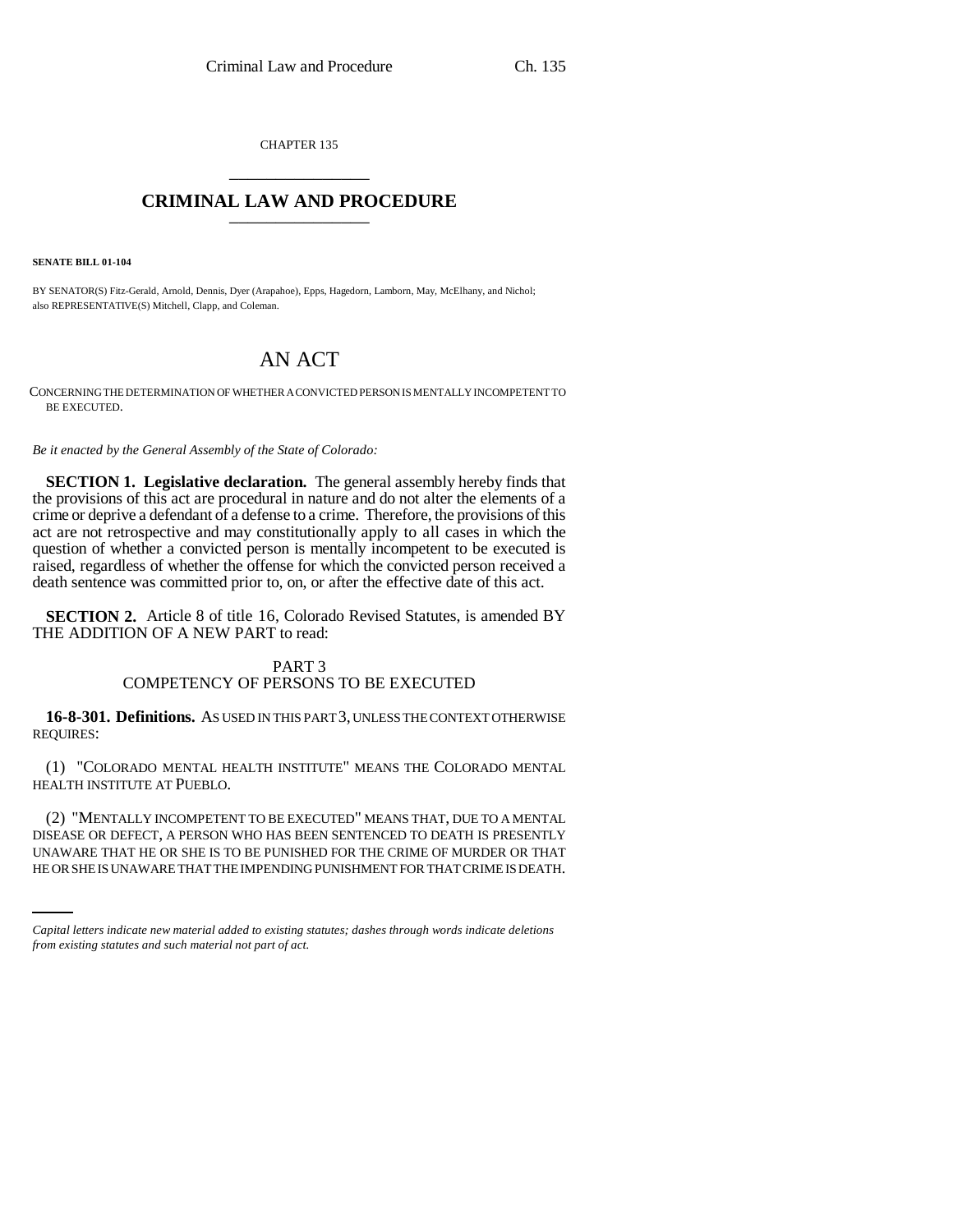**16-8-302. Mental competency to be executed - presumptions.** (1) A PERSON WHO IS SENTENCED TO DEATH SHALL NOT BE EXECUTED SO LONG AS THE PERSON IS MENTALLY INCOMPETENT TO BE EXECUTED.

(2) ANY CONVICTED PERSON WHO IS SENTENCED TO DEATH IS PRESUMED MENTALLY COMPETENT TO BE EXECUTED. A CONVICTED PERSON MAY BE FOUND MENTALLY INCOMPETENT TO BE EXECUTED ONLY ON CLEAR AND CONVINCING EVIDENCE OF SUCH CONDITION. THE PARTY ASSERTING THAT THE CONVICTED PERSON IS MENTALLY INCOMPETENT TO BE EXECUTED BEARS THE BURDEN OF PROOF REGARDING SUCH CONDITION AND THE BURDEN OF PRODUCING EVIDENCE OF SUCH CONDITION.

**16-8-303. Mental incompetency to be executed - filing of motion.** (1) (a) IF, AFTER A SENTENCE OF DEATH IS IMPOSED, THE EXECUTIVE DIRECTOR OF THE DEPARTMENT OF CORRECTIONS, THE CONVICTED PERSON'S ATTORNEY, OR AN ATTORNEY FOR THE STATE HAS A GOOD FAITH REASON TO BELIEVE THAT THE CONVICTED PERSON MAY BE MENTALLY INCOMPETENT TO BE EXECUTED, THE EXECUTIVE DIRECTOR, THE CONVICTED PERSON'S ATTORNEY, OR THE STATE ATTORNEY MAY FILE A MOTION RAISING THE ISSUE OF WHETHER THE CONVICTED PERSON IS MENTALLY INCOMPETENT TO BE EXECUTED. THE MOTION SHALL BE FILED IN THE DISTRICT COURT IN THE JUDICIAL DISTRICT IN WHICH THE CONVICTED PERSON WAS SENTENCED AND SHALL BE DIRECTED TO THE JUDGE WHO PRESIDED OVER THE CONVICTED PERSON'S SENTENCING HEARING. IF THAT JUDGE IS UNAVAILABLE, THE CHIEF JUDGE OF THE SAME JUDICIAL DISTRICT SHALL DECIDE THE MOTION. THE MOTION SHALL BE FILED IN BOTH THE DISTRICT COURT CLERK'S OFFICE AND THE OFFICE OF THE JUDGE WHO WILL HEAR THE MOTION. ON THE SAME DAY THE MOTION AND ACCOMPANYING MATERIALS ARE FILED WITH THE COURT, THE MOTION AND ALL ACCOMPANYING MATERIALS SHALL BE SERVED UPON THE OFFICE OF THE PROSECUTING ATTORNEY WHO TRIED THE CASE AND THE ATTORNEY GENERAL'S OFFICE.

(b) IF THE JUDGE WHO PRESIDED AT THE SENTENCING HEARING HAS A GOOD FAITH REASON TO BELIEVE THAT THE CONVICTED PERSON MAY BE MENTALLY INCOMPETENT TO BE EXECUTED, THE JUDGE SHALL SO ADVISE THE CONVICTED PERSON'S ATTORNEY OR SHALL APPOINT AN ATTORNEY TO INVESTIGATE THE ISSUE AND FILE ANY MOTIONS THE ATTORNEY DEEMS APPROPRIATE UNDER THIS PART 3.

(2) (a) A MOTION FILED PURSUANT TO SUBSECTION (1) OF THIS SECTION SHALL SET FORTH THE FACTS RELATING TO THE CONVICTED PERSON'S CONVICTION AND SENTENCE AND THE FACTS GIVING RISE TO THE BELIEF THAT THE CONVICTED PERSON MAY BE MENTALLY INCOMPETENT TO BE EXECUTED AND SHALL REQUEST THE DISTRICT COURT TO ORDER THAT THE CONVICTED PERSON BE EXAMINED FOR MENTAL INCOMPETENCY TO BE EXECUTED. THE MOTION SHALL BE ACCOMPANIED BY THE NAMES AND ADDRESSES OF ANY MENTAL HEALTH EXPERTS WHO HAVE EXAMINED THE CONVICTED PERSON WITH RESPECT TO THE ISSUE OF WHETHER THE CONVICTED PERSON IS MENTALLY INCOMPETENT TO BE EXECUTED AND THE RESULTS OF THOSE EXAMINATIONS, AS WELL AS ANY RECORDS OF ANY OTHER MENTAL HEALTH EXAMINATIONS, TREATMENT, OR REPORTS THAT ARE NOT PRIVILEGED AND ARE AVAILABLE TO THE MOVING PARTY OR IN THE MOVING PARTY'S POSSESSION. IF THE MOVING PARTY HAS ANY QUESTION REGARDING WHETHER ANY SUCH REPORT IS PRIVILEGED, THE REPORT SHALL BE SUBMITTED TO THE COURT EX PARTE AND THE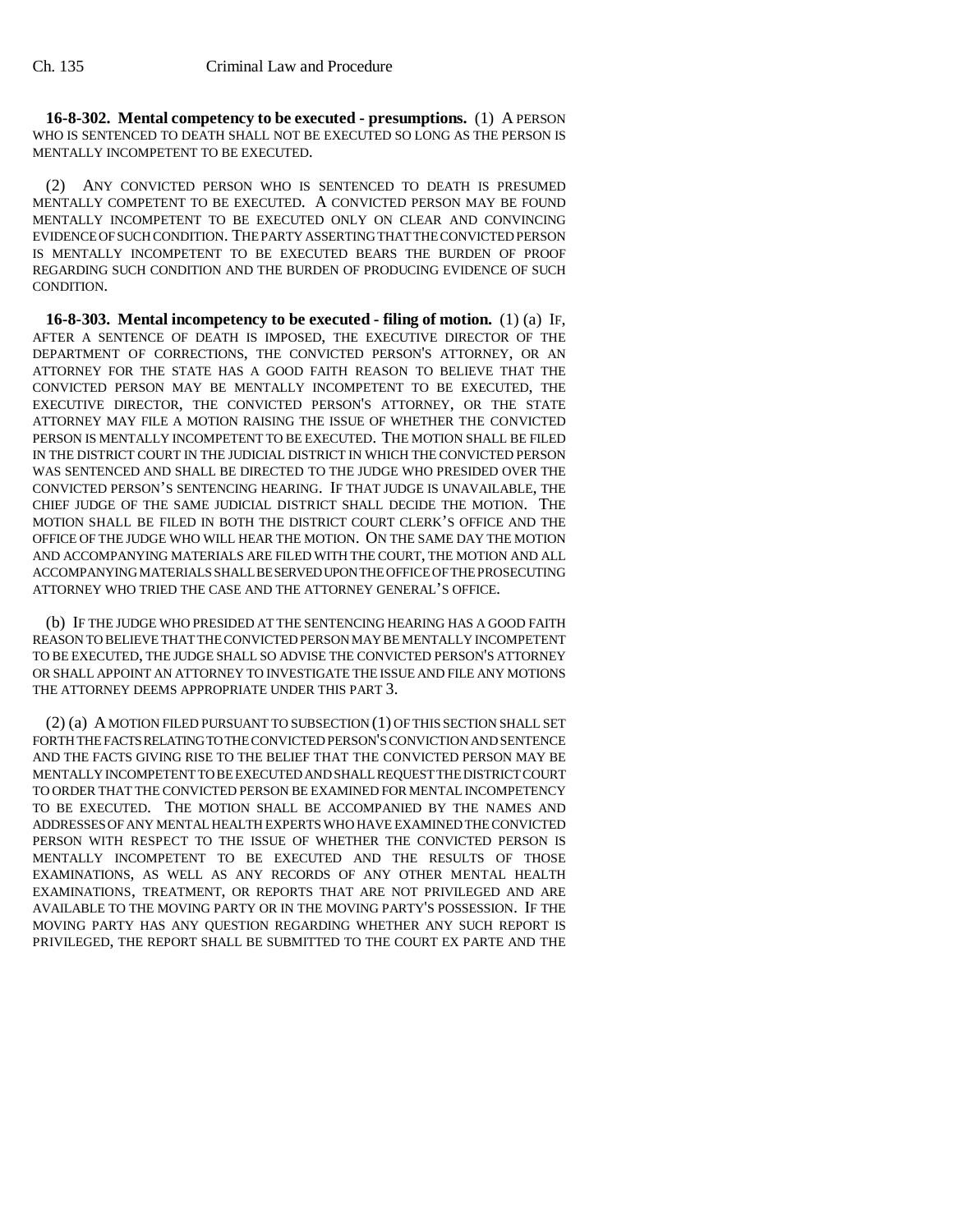COURT SHALL MAKE A DETERMINATION AS TO RELEASE OF THE REPORT. IF THE MOVING PARTY IS THE CONVICTED PERSON'S ATTORNEY, THE CONVICTED PERSON SHALL BE DEEMED TO HAVE WAIVED ANY CLAIM OF CONFIDENTIALITY OR PRIVILEGE AS TO COMMUNICATIONS MADE BY THE CONVICTED PERSON TO ANY PHYSICIAN, PSYCHIATRIST, OR PSYCHOLOGIST IN THE COURSE OF EXAMINATION OR TREATMENT FOR ANY MENTAL HEALTH CONDITION FOR WHICH THE CONVICTED PERSON HAS RECEIVED TREATMENT, AND THE MOVING PARTY SHALL INCLUDE ANY RECORDS OF ANY OTHER MENTAL HEALTH EXAMINATIONS, TREATMENT, OR REPORTS.

(b) ON RECEIPT OF A MOTION RAISING THE ISSUE OF WHETHER A CONVICTED PERSON IS MENTALLY INCOMPETENT TO BE EXECUTED, THE CLERK OF THE DISTRICT COURT SHALL TRANSMIT COPIES OF THE MOTION TO THE SUPREME COURT. THE CLERK OF THE DISTRICT COURT SHALL TRANSMIT COPIES OF ALL SUBSEQUENT FILINGS TO THE SUPREME COURT AS THEY ARE RECEIVED.

**16-8-304. Mental incompetency to be executed - examination.** (1) (a) ON RECEIPT OF A MOTION FILED PURSUANT TO SECTION 16-8-303, THE DISTRICT COURT SHALL DETERMINE WHETHER THE MOTION IS TIMELY, AS PRESCRIBED BY SECTION 16-8-305, AND WHETHER IT PRESENTS REASONABLE GROUNDS FOR ORDERING AN EXAMINATION. PRIOR TO MAKING ANY DETERMINATIONS, THE DISTRICT COURT SHALL ENSURE THAT THE PROSECUTION HAS AN OPPORTUNITY TO RESPOND TO THE MOTION AND TO SUBMIT ANY ADDITIONAL INFORMATION FOR CONSIDERATION. THE DISTRICT COURT SHALL ALSO PROVIDE AN OPPORTUNITY FOR THE EXECUTIVE DIRECTOR OF THE DEPARTMENT OF CORRECTIONS, THE CONVICTED PERSON'S ATTORNEY, OR AN ATTORNEY FOR THE STATE TO RESPOND TO THE MOTION AND TO SUBMIT ADDITIONAL INFORMATION FOR CONSIDERATION. ALL RESPONSES AND ADDITIONAL SUBMISSIONS SHALL BE FILED WITH THE COURT WITHIN THREE DAYS FOLLOWING THE FILING OF THE MOTION. WITHIN FIVE DAYS FOLLOWING THE FILING OF THE MOTION, THE DISTRICT COURT SHALL DETERMINE WHETHER THERE ARE REASONABLE GROUNDS FOR ORDERING THE EXAMINATION, BASED ON THE MOTION AND ANY SUPPORTING INFORMATION, ANY INFORMATION SUBMITTED BY THE PROSECUTING ATTORNEY OR ANY OTHER RESPONDING PARTY, AND THE RECORD IN THE CASE, INCLUDING TRANSCRIPTS OF PREVIOUS HEARINGS AND ORDERS.

(b) THE DISTRICT COURT SHALL ISSUE A STAY OF EXECUTION UPON A SHOWING OF REASONABLE GROUNDS FOR GRANTING THE STAY. A STAY OF EXECUTION MAY BE REQUESTED ONLY BY THE CONVICTED PERSON'S ATTORNEY, THE EXECUTIVE DIRECTOR OF THE DEPARTMENT OF CORRECTIONS, OR AN ATTORNEY FOR THE STATE.

(2) (a) IF THE COURT FINDS THERE ARE NO REASONABLE GROUNDS FOR THE REQUESTED EXAMINATION, THE COURT SHALL DISMISS THE MOTION. IF THE COURT FINDS THE MOTION IS TIMELY AND THERE ARE REASONABLE GROUNDS FOR ORDERING AN EXAMINATION, THE COURT MAY ORDER THE CONVICTED PERSON TO SUBMIT TO PHYSICAL, NEUROLOGICAL, PSYCHIATRIC, PSYCHOLOGICAL, OR OTHER EXAMINATIONS OR EVALUATIONS THAT ARE REASONABLY NECESSARY TO ADEQUATELY DETERMINE WHETHER THE CONVICTED PERSON IS MENTALLY INCOMPETENT TO BE EXECUTED.

(b) THE COLORADO MENTAL HEALTH INSTITUTE SHALL CREATE AND MAINTAIN A LIST OF LICENSED, QUALIFIED PSYCHIATRISTS AND PSYCHOLOGISTS WHO SHALL BE AVAILABLE TO PERFORM THE EXAMINATIONS REQUIRED PURSUANT TO THIS PART 3.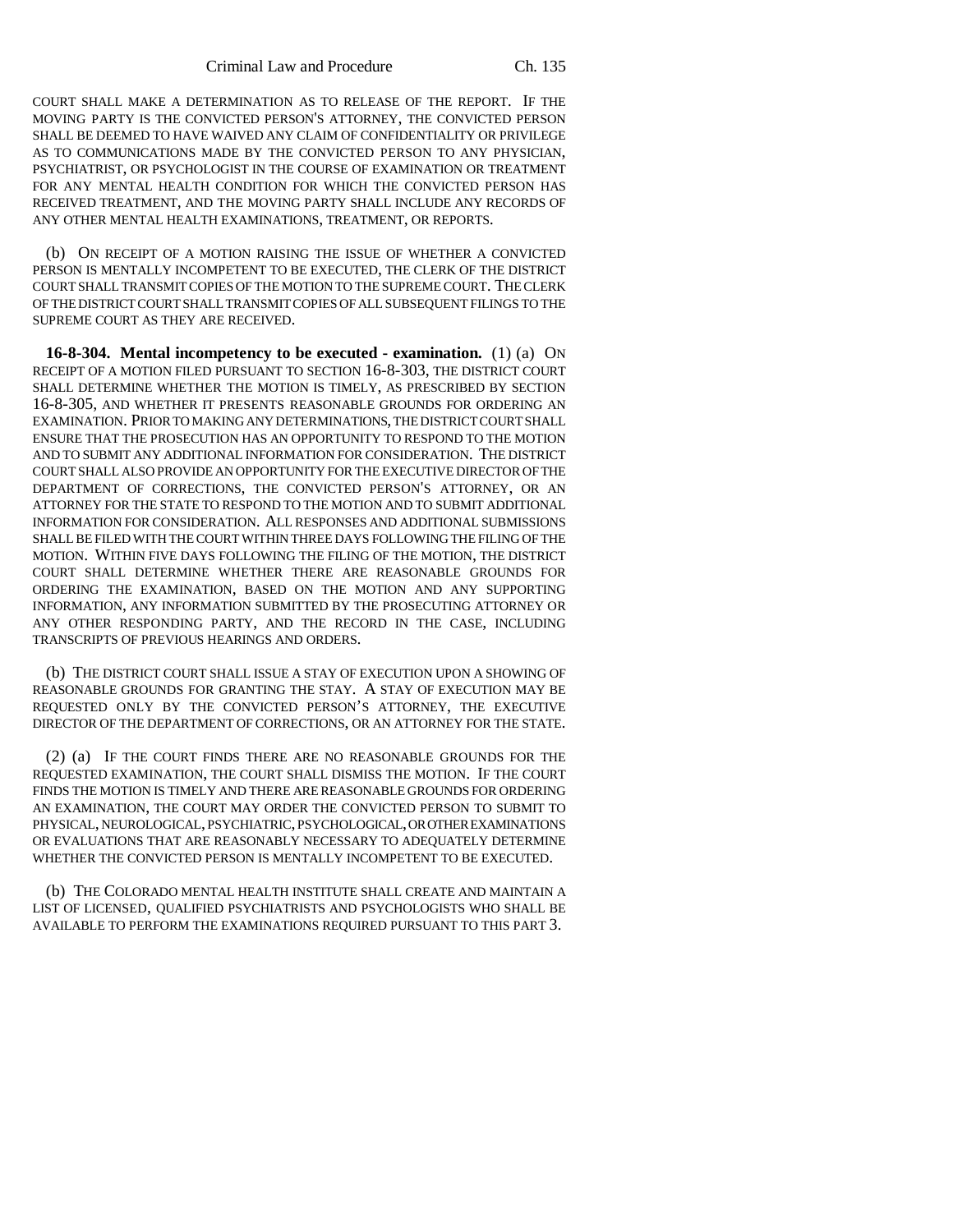### Ch. 135 Criminal Law and Procedure

(c) IF THE COURT DETERMINES AN EXAMINATION IS NECESSARY, THE COURT SHALL APPOINT ONE OR MORE LICENSED PSYCHIATRISTS TO OBSERVE AND EXAMINE THE CONVICTED PERSON. IN MAKING SUCH APPOINTMENT, THE COURT MAY SELECT ONE OR MORE LICENSED PSYCHIATRISTS FROM THE LIST PREPARED BY THE COLORADO MENTAL HEALTH INSTITUTE PURSUANT TO PARAGRAPH (b) OF THIS SUBSECTION (2) OR APPOINT ANOTHER QUALIFIED, LICENSED PSYCHIATRIST. IF REQUESTED IN THE MOTION FOR COMPETENCY EXAMINATION OR BY MOTION OF THE EXECUTIVE DIRECTOR OF THE DEPARTMENT OF CORRECTIONS, THE PROSECUTION, OR THE ATTORNEY FOR THE CONVICTED PERSON OR BY REQUEST OF THE APPOINTED PSYCHIATRIST, AND FOR GOOD CAUSE SHOWN, THE COURT MAY ORDER FURTHER EXAMINATIONS, INCLUDING THE SERVICES OF LICENSED PSYCHOLOGISTS, LICENSED PHYSICIANS, OR PSYCHIATRISTS. ALL EXAMINATIONS SHALL BE COMPLETED AND REPORTS FILED WITH THE COURT WITHIN THIRTY DAYS FOLLOWING THE COURT'S INITIAL APPOINTMENT OF EXPERTS.

(3) (a) ANY EXAMINATION ORDERED PURSUANT TO THIS SECTION SHALL BE CONDUCTED AT A DEPARTMENT OF CORRECTIONS FACILITY.

(b) AT THE TIME OF APPOINTMENT OF EXPERTS, THE PARTIES SHALL DISCLOSE TO THE APPOINTED EXPERTS AND TO EACH OTHER THE NAMES AND ADDRESSES OF ANY OTHER PREVIOUSLY UNDISCLOSED MENTAL HEALTH EXPERTS WHO HAVE EXAMINED THE CONVICTED PERSON AND THE RESULTS OF THE EXAMINATIONS, AS WELL AS ANY AND ALL RECORDS OF ANY OTHER PREVIOUSLY UNDISCLOSED MENTAL HEALTH EXAMINATIONS, TREATMENT, OR REPORTS THAT ARE NOT PRIVILEGED. IF THE PARTY HAS ANY QUESTION REGARDING WHETHER ANY SUCH RECORDS ARE PRIVILEGED, THE RECORDS SHALL BE SUBMITTED TO THE COURT EX PARTE AND THE COURT SHALL MAKE A DETERMINATION AS TO RELEASE OF THE RECORD. THE APPOINTED EXPERTS SHALL MAKE COPIES OF THEIR REPORTS AVAILABLE TO ALL OF THE PARTIES AT THE TIME OF FILING THE REPORTS WITH THE COURT. THE EXPERTS' REPORTS SHALL INDICATE WHETHER THE CONVICTED PERSON HAS A MENTAL DISEASE OR DEFECT WHICH RENDERS THE CONVICTED PERSON MENTALLY INCOMPETENT TO BE EXECUTED.

(4) THE CONVICTED PERSON SHALL SUBMIT TO AND COOPERATE IN ALL EXAMINATIONS OR EVALUATIONS ORDERED BY THE COURT, REGARDLESS OF WHICH PARTY SELECTS THE EXAMINING MENTAL HEALTH EXPERT. THE DISTRICT COURT SHALL CONSIDER ANY RELEVANT EVIDENCE CONCERNING THE ISSUE OF THE CONVICTED PERSON'S COMPETENCY TO BE EXECUTED, INCLUDING BUT NOT LIMITED TO THE CONVICTED PERSON'S REFUSAL TO BE EXAMINED OR EVALUATED.

(5) (a) AFTER THE EXAMINATIONS ARE COMPLETED AND REPORTS ARE FILED, THE COURT SHALL CONDUCT A HEARING WITHIN FIVE DAYS FOLLOWING THE COURT'S RECEIPT OF ALL REPORTS FROM APPOINTED EXPERTS. THE HEARING SHALL BE LIMITED TO THE SOLE ISSUE OF WHETHER THE CONVICTED PERSON IS MENTALLY INCOMPETENT TO BE EXECUTED. AT THE HEARING, ALL PARTIES MAY PRESENT EVIDENCE, CROSS-EXAMINE WITNESSES, AND PRESENT ARGUMENT OR, BY STIPULATION, MAY SUBMIT THE MATTER FOR THE COURT'S DETERMINATION ON THE BASIS OF THE EXPERTS' REPORTS OR OTHER EVIDENCE.

(b) THE COLORADO RULES OF EVIDENCE SHALL APPLY TO EACH HEARING HELD PURSUANT TO THIS SECTION. THE TRANSCRIPT OF THE HEARING SHALL BE FORWARDED TO THE COLORADO SUPREME COURT WITHIN THREE DAYS FOLLOWING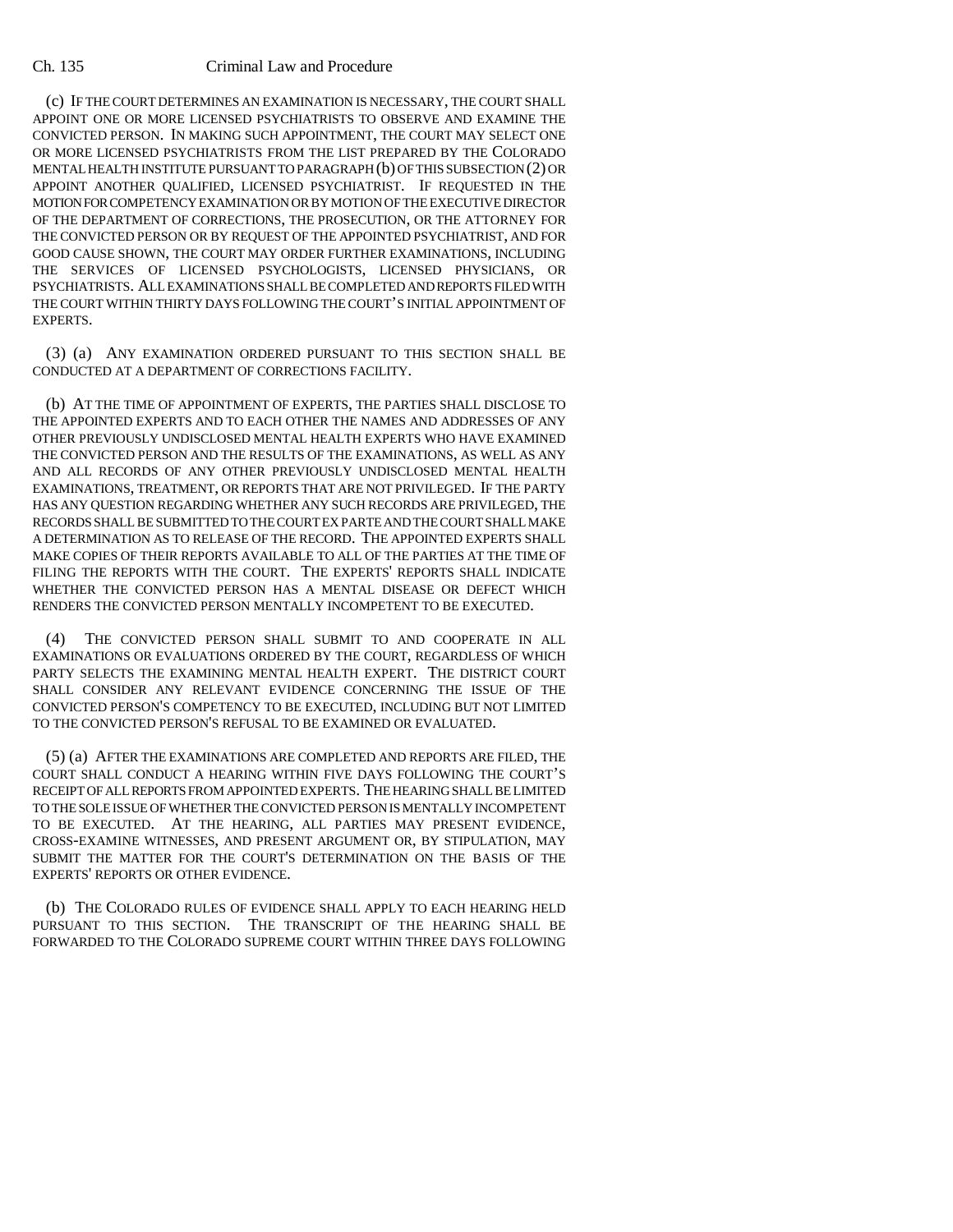THE CONCLUSION OF THE HEARING.

(6) (a) WITHIN THREE DAYS FOLLOWING THE CONCLUSION OF THE HEARING HELD PURSUANT TO SUBSECTION (5) OF THIS SECTION, THE DISTRICT COURT, EITHER ON THE RECORD OR BY WRITTEN RULING, SHALL SPECIFICALLY STATE ITS FINDINGS ON THE MOTION RAISING THE ISSUE OF WHETHER THE CONVICTED PERSON IS MENTALLY INCOMPETENT TO BE EXECUTED. IF THE RULING IS IN WRITTEN FORM, IT SHALL BE TRANSMITTED BY FACSIMILE OR ELECTRONIC MAIL TO ALL PARTIES AND THE COLORADO SUPREME COURT ON THE SAME DAY OF ITS ISSUANCE.

(b) IF THE COURT FINDS THE CONVICTED PERSON IS NOT MENTALLY INCOMPETENT TO BE EXECUTED, THE COURT SHALL IMMEDIATELY REMAND THE CONVICTED PERSON TO THE CUSTODY OF THE EXECUTIVE DIRECTOR OF THE DEPARTMENT OF CORRECTIONS WHO SHALL EXECUTE THE JUDGMENT AS SPECIFIED IN THE WARRANT ISSUED PURSUANT TO SECTION 16-11-403. IF THE WEEK SPECIFIED IN THE WARRANT HAS PASSED, THE DISTRICT COURT SHALL ISSUE A NEW WARRANT DESIGNATING A WEEK OF TIME WITHIN WHICH THE SENTENCE SHALL BE EXECUTED.

(c) IF THE COURT FINDS THE CONVICTED PERSON IS MENTALLY INCOMPETENT TO BE EXECUTED, THE COURT SHALL STAY THE EXECUTION AND SHALL IMMEDIATELY TRANSMIT A COPY OF ITS ORDER TO THE COLORADO SUPREME COURT.

(7) THE TIME FRAMES SPECIFIED IN THIS SECTION SHALL APPLY ONLY IF THE MOTION FILED PURSUANT TO SECTION 16-8-303 IS FILED WITHIN ONE HUNDRED TWENTY DAYS PRIOR TO THE CONVICTED PERSON'S EXECUTION DATE. IN ALL OTHER CASES, THE COURT SHALL ESTABLISH TIME FRAMES FOR FILING OF RESPONSES AND ADDITIONAL SUBMISSIONS AND FOR COMPLETION OF THE EXAMINATIONS AND SHALL HEAR AND RULE ON THE MOTION AS EXPEDITIOUSLY AS POSSIBLE.

**16-8-305. Mentally incompetent to be executed - untimely or successive motions.** (1) A MOTION RAISING THE ISSUE OF WHETHER A CONVICTED PERSON IS MENTALLY INCOMPETENT TO BE EXECUTED THAT IS FILED PURSUANT TO SECTION 16-8-304 FEWER THAN THIRTY DAYS BEFORE THE SCHEDULED EXECUTION IS UNTIMELY AND SHALL NOT BE CONSIDERED BY THE COURT UNLESS IT IS ACCOMPANIED BY BOTH OF THE FOLLOWING:

(a) AT LEAST ONE AFFIDAVIT FROM A LICENSED PHYSICIAN, LICENSED PSYCHIATRIST, OR LICENSED PSYCHOLOGIST WHO HAS EXAMINED THE CONVICTED PERSON THAT STATES THE PHYSICIAN'S, PSYCHIATRIST'S, OR PSYCHOLOGIST'S OPINION THAT THE CONVICTED PERSON IS MENTALLY INCOMPETENT TO BE EXECUTED; AND

(b) A STATEMENT THAT ESTABLISHES GOOD CAUSE FOR THE FAILURE TO FILE THE MOTION IN A TIMELY MANNER.

(2) (a) EXCEPT AS PROVIDED IN PARAGRAPH (b) OF THIS SUBSECTION (2), IF THE COURT HAS DETERMINED, PURSUANT TO SECTION 16-8-304 OR 16-8-306 (3), THAT A CONVICTED PERSON IS NOT MENTALLY INCOMPETENT TO BE EXECUTED, NO FURTHER CONSIDERATION OF THE CONVICTED PERSON'S MENTAL INCOMPETENCE TO BE EXECUTED MAY BE GRANTED BY THE COURT.

(b) A SUCCESSIVE MOTION RAISING THE ISSUE OF WHETHER A CONVICTED PERSON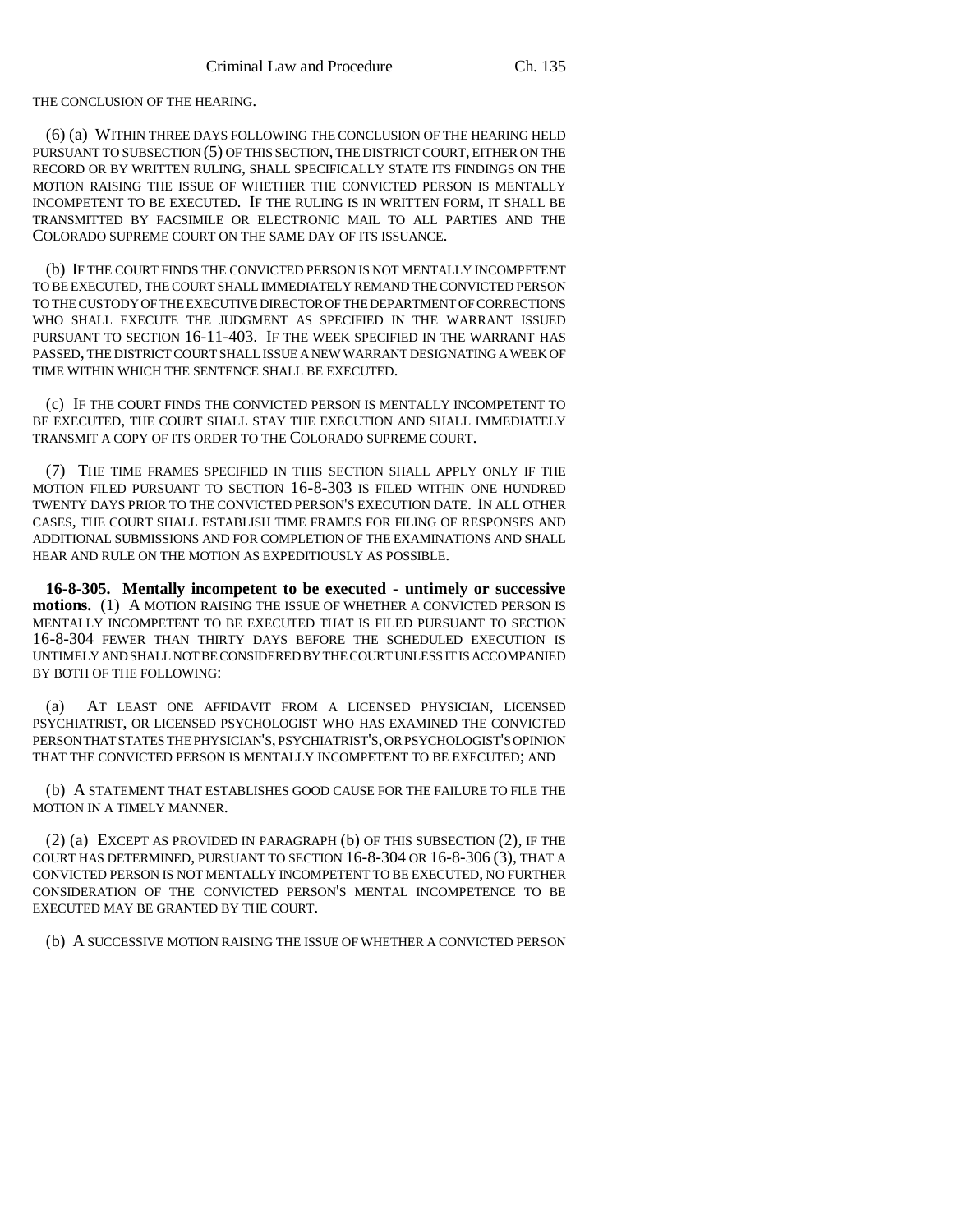### Ch. 135 Criminal Law and Procedure

IS MENTALLY INCOMPETENT TO BE EXECUTED MAY BE FILED ONLY IF THE SUCCESSIVE MOTION IS ACCOMPANIED BY AN AFFIDAVIT FROM A LICENSED PHYSICIAN, LICENSED PSYCHIATRIST, OR LICENSED PSYCHOLOGIST WHO HAS EXAMINED THE CONVICTED PERSON THAT SHOWS A SUBSTANTIAL CHANGE OF CIRCUMSTANCES SINCE THE PREVIOUS MOTION WAS DENIED OR THE PRIOR DETERMINATION OF RESTORATION TO COMPETENCY TO BE EXECUTED WAS MADE AND THE SHOWING IS SUFFICIENT TO RAISE A SIGNIFICANT QUESTION REGARDING WHETHER THE CONVICTED PERSON IS MENTALLY INCOMPETENT TO BE EXECUTED.

**16-8-306. Persons mentally incompetent to be executed - restoration to competency.** (1) THE COURT MAY ORDER A RESTORATION HEARING AT ANY TIME ON ITS OWN MOTION, ON MOTION OF AN ATTORNEY FOR THE STATE, OR ON MOTION OF THE CONVICTED PERSON'S ATTORNEY. THE COURT SHALL ORDER A HEARING IF THE EXECUTIVE DIRECTOR OF THE DEPARTMENT OF CORRECTIONS FILES A REPORT THAT THE CONVICTED PERSON IS NO LONGER MENTALLY INCOMPETENT TO BE EXECUTED.

(2) AT THE HEARING, IF THE QUESTION IS CONTESTED, THE BURDEN OF SUBMITTING EVIDENCE AND THE BURDEN OF PROOF BY CLEAR AND CONVINCING EVIDENCE SHALL BE UPON THE PARTY ASSERTING THAT THE CONVICTED PERSON IS MENTALLY COMPETENT TO BE EXECUTED.

(3) AT THE HEARING, THE COURT SHALL DETERMINE WHETHER THE CONVICTED PERSON IS MENTALLY COMPETENT TO BE EXECUTED AND, IF SO, SHALL ORDER THAT THE EXECUTION BE CONDUCTED ACCORDING TO THE ORIGINAL WARRANT ISSUED PURSUANT TO SECTION 16-11-403, IF UNEXPIRED, OR SHALL ISSUE A NEW WARRANT APPOINTING A TIME FOR EXECUTION OF THE JUDGMENT.

**16-8-307. Appeal of determination of mental incompetency to be executed.** (1) WITHIN FIVE WORKING DAYS AFTER THE DISTRICT COURT RULES ON A MOTION RAISING THE ISSUE OF WHETHER A CONVICTED PERSON IS MENTALLY INCOMPETENT TO BE EXECUTED FILED PURSUANT TO THIS PART 3, A PARTY MAY FILE WITH THE COLORADO SUPREME COURT A PETITION TO OBTAIN A REVIEW OF THE DISTRICT COURT'S DECISION AND REQUESTING A STAY OF EXECUTION PENDING THE REVIEW.

(2) THE SUPREME COURT SHALL EXPEDITE ITS REVIEW OF THE DISTRICT COURT'S DECISION AND, IF THE DESIGNATED WEEK OF EXECUTION IN AN EXISTING WARRANT OF CONVICTION HAS NOT PASSED, SHALL NOT TAKE MORE THAN FIVE WORKING DAYS TO RENDER ITS DECISION.

**SECTION 3.** 16-8-110, Colorado Revised Statutes, is amended BY THE ADDITION OF A NEW SUBSECTION to read:

**16-8-110. Mental incompetency to proceed - effect - how and when raised.** (3) NOTWITHSTANDING ANY PROVISION OF THIS PART 1 OR PART 2 OF THIS ARTICLE TO THE CONTRARY, THE QUESTION OF WHETHER A CONVICTED PERSON IS MENTALLY INCOMPETENT TO BE EXECUTED SHALL BE RAISED AND DETERMINED AS PROVIDED IN PART 3 OF THIS ARTICLE.

**SECTION 4.** 16-8-111 (1), Colorado Revised Statutes, is amended, and the said 16-8-111 is further amended BY THE ADDITION OF A NEW SUBSECTION, to read: